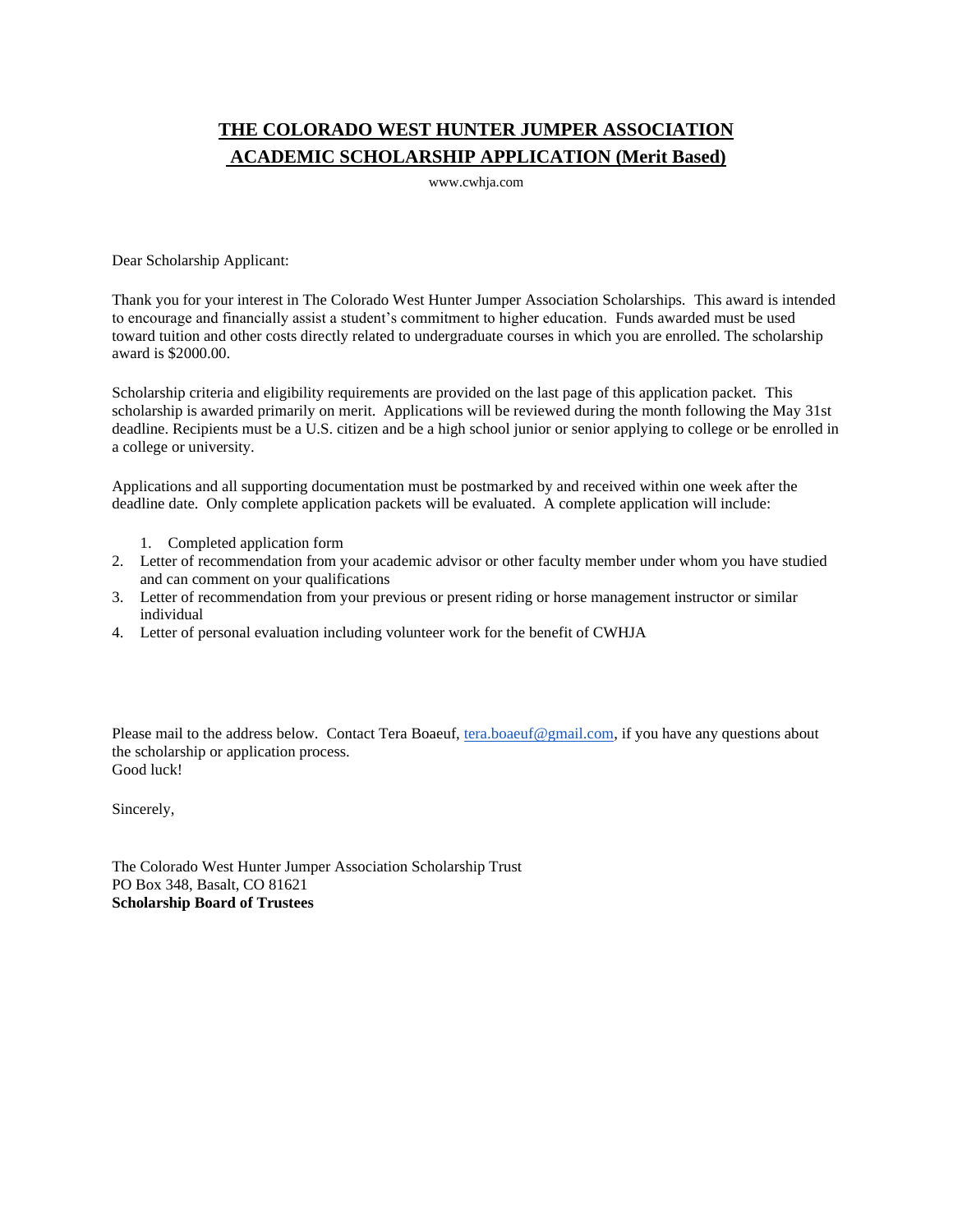# **THE CWHJA SCHOLARSHIP APPLICATION (Merit Based)**

## **PERSONAL INFORMATION**

| Home Address:<br>College Address or Colleges Applying To:<br><b>Current Grade Point Average</b><br>E-mail:<br>Citizenship: U.S. Canada Other Country<br>Parent/Guardian Address:<br>Are you related to a past or present trustee of the CWHJA Scholarship Fund?: ____Yes___No<br>If yes, name of trustee:<br>How long have you been a member of CWHJA?<br><b>FINANCIAL INFORMATION</b><br>Number of siblings living with parents or children living at home:<br>Attending<br>College:<br>Do you work during the academic year?<br>Yes<br>N <sub>o</sub><br>per week:<br>Do you receive or will you be applying for financial aid for<br>$\text{college?}$ | Name: |  |              |
|-----------------------------------------------------------------------------------------------------------------------------------------------------------------------------------------------------------------------------------------------------------------------------------------------------------------------------------------------------------------------------------------------------------------------------------------------------------------------------------------------------------------------------------------------------------------------------------------------------------------------------------------------------------|-------|--|--------------|
|                                                                                                                                                                                                                                                                                                                                                                                                                                                                                                                                                                                                                                                           |       |  |              |
|                                                                                                                                                                                                                                                                                                                                                                                                                                                                                                                                                                                                                                                           |       |  |              |
|                                                                                                                                                                                                                                                                                                                                                                                                                                                                                                                                                                                                                                                           |       |  |              |
|                                                                                                                                                                                                                                                                                                                                                                                                                                                                                                                                                                                                                                                           |       |  |              |
|                                                                                                                                                                                                                                                                                                                                                                                                                                                                                                                                                                                                                                                           |       |  |              |
|                                                                                                                                                                                                                                                                                                                                                                                                                                                                                                                                                                                                                                                           |       |  |              |
|                                                                                                                                                                                                                                                                                                                                                                                                                                                                                                                                                                                                                                                           |       |  |              |
|                                                                                                                                                                                                                                                                                                                                                                                                                                                                                                                                                                                                                                                           |       |  |              |
|                                                                                                                                                                                                                                                                                                                                                                                                                                                                                                                                                                                                                                                           |       |  |              |
|                                                                                                                                                                                                                                                                                                                                                                                                                                                                                                                                                                                                                                                           |       |  |              |
|                                                                                                                                                                                                                                                                                                                                                                                                                                                                                                                                                                                                                                                           |       |  | Hours worked |
|                                                                                                                                                                                                                                                                                                                                                                                                                                                                                                                                                                                                                                                           |       |  |              |
|                                                                                                                                                                                                                                                                                                                                                                                                                                                                                                                                                                                                                                                           |       |  |              |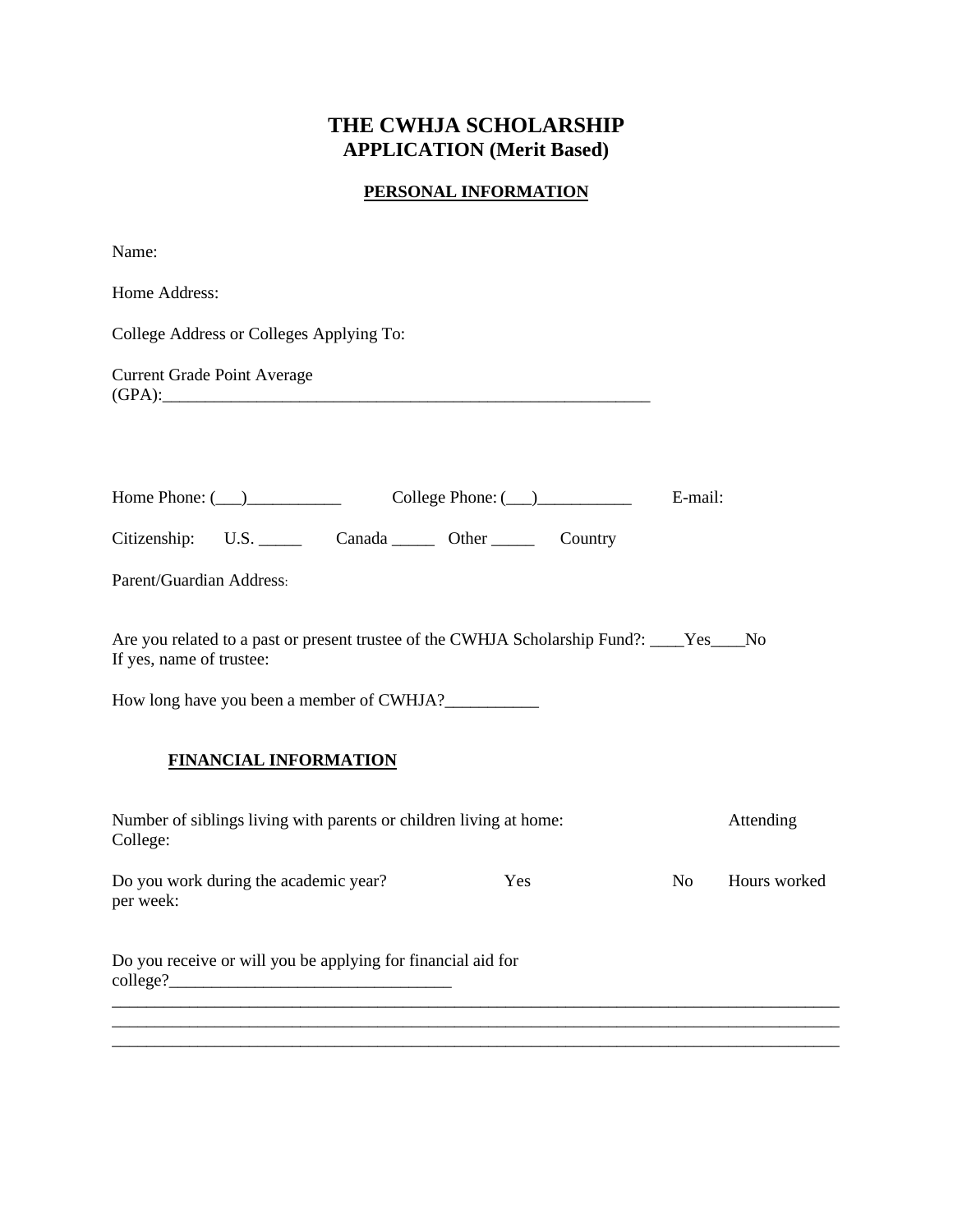#### **CWHJA SCHOLARSHIP**

#### **ACADEMIC REFERENCE FORM - INSERT 1**

TO THE APPLICANT: Provide this form to your academic advisor or a faculty member under whom you have studied and who is able to comment on your qualifications for the scholarship. Please fill in this section (typed or printed) for the convenience of the respondent. Please ask your reference to return this form to you in a sealed envelope with his/her signature written across the seal.

Applicant's Name (as listed on the application) School and Department Applicant's Program of Study Applicant's E-mail

Applicant's Signature Date

TO THE REFERENCE: Please attach a narrative description of the applicant's scholarly qualities (500 words or less). Please include how long you have known the applicant, your relationship to the applicant, your judgment of the applicant's outstanding talents and strengths, and his/her commitment to an equine profession, or related field of study. Please be candid about applicant's strengths and weaknesses which might affect his/her academic performance. Please place your completed academic reference form (insert 1) and narrative description of the applicant in an envelope, seal it, sign your name across the seal, and return it to the applicant for inclusion in his/her application packet.

Name of Reference Position Address Telephone (\_\_\_\_\_\_\_\_)\_\_\_\_\_\_\_\_\_\_\_\_\_\_\_\_\_ E-mail

Reference's Signature Date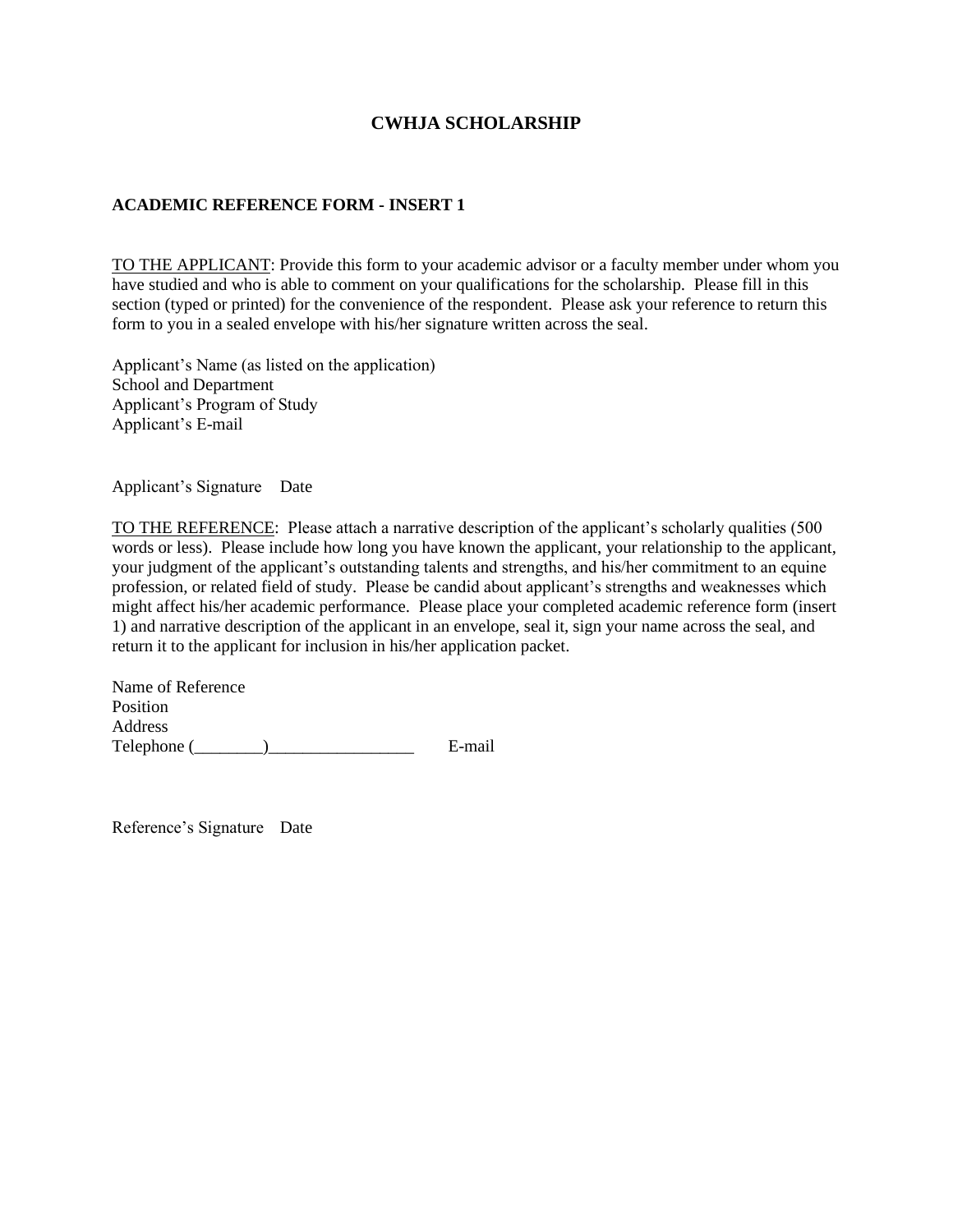## **ACADEMIC REFERENCE FORM - INSERT 1**

|                                | Please provide your appraisal of the applicant in relation to the qualities listed below. |                     |                          |                              |
|--------------------------------|-------------------------------------------------------------------------------------------|---------------------|--------------------------|------------------------------|
| <b>Intellectual Ability</b>    |                                                                                           |                     |                          |                              |
| $\Box$ Outstanding             | $\Box$ More than Satisfactory                                                             | $\Box$ Satisfactory | $\Box$ Needs Improvement | $\Box$ No Basis for Judgment |
| Comments:                      |                                                                                           |                     |                          |                              |
| <b>Analytical Ability</b>      |                                                                                           |                     |                          |                              |
| $\Box$ Outstanding             | $\Box$ More than Satisfactory                                                             | $\Box$ Satisfactory | $\Box$ Needs Improvement | $\Box$ No Basis for Judgment |
| Comments:                      |                                                                                           |                     |                          |                              |
| <b>Imagination/Creativity</b>  |                                                                                           |                     |                          |                              |
| $\Box$ Outstanding             | □ More than Satisfactory                                                                  | □ Satisfactory      | $\Box$ Needs Improvement | $\Box$ No Basis for Judgment |
| Comments:                      |                                                                                           |                     |                          |                              |
| <b>Organizational Ability</b>  |                                                                                           |                     |                          |                              |
| $\Box$ Outstanding             | $\Box$ More than Satisfactory                                                             | $\Box$ Satisfactory | $\Box$ Needs Improvement | $\Box$ No Basis for Judgment |
| Comments:                      |                                                                                           |                     |                          |                              |
| <b>Interpersonal Skills</b>    |                                                                                           |                     |                          |                              |
| $\Box$ Outstanding             | $\Box$ More than Satisfactory                                                             | $\Box$ Satisfactory | $\Box$ Needs Improvement | $\Box$ No Basis for Judgment |
| Comments:                      |                                                                                           |                     |                          |                              |
| <b>Written Communication</b>   |                                                                                           |                     |                          |                              |
| $\Box$ Outstanding             | $\Box$ More than Satisfactory                                                             | $\Box$ Satisfactory | $\Box$ Needs Improvement | $\Box$ No Basis for Judgment |
| Comments:                      |                                                                                           |                     |                          |                              |
| <b>Oral Communication</b>      |                                                                                           |                     |                          |                              |
| $\Box$ Outstanding             | $\Box$ More than Satisfactory                                                             | $\Box$ Satisfactory | $\Box$ Needs Improvement | $\Box$ No Basis for Judgment |
| Comments:                      |                                                                                           |                     |                          |                              |
|                                | <b>Ability to Solve Complex Problems</b>                                                  |                     |                          |                              |
| $\Box$ Outstanding             | □ More than Satisfactory                                                                  | $\Box$ Satisfactory | $\Box$ Needs Improvement | $\Box$ No Basis for Judgment |
| Comments:                      |                                                                                           |                     |                          |                              |
| <b>Initiative</b>              |                                                                                           |                     |                          |                              |
| $\Box$ Outstanding             | $\Box$ More than Satisfactory                                                             | $\Box$ Satisfactory | $\Box$ Needs Improvement | $\Box$ No Basis for Judgment |
| Comments:                      |                                                                                           |                     |                          |                              |
| <b>Persistence/Drive</b>       |                                                                                           |                     |                          |                              |
| $\Box$ Outstanding             | □ More than Satisfactory                                                                  | $\Box$ Satisfactory | $\Box$ Needs Improvement | $\Box$ No Basis for Judgment |
| Comments:                      |                                                                                           |                     |                          |                              |
| <b>Responsibility/Maturity</b> |                                                                                           |                     |                          |                              |
| $\Box$ Outstanding             | □ More than Satisfactory                                                                  | □ Satisfactory      | $\Box$ Needs Improvement | $\Box$ No Basis for Judgment |
| Comments:                      |                                                                                           |                     |                          |                              |
| <b>Leadership Potential</b>    |                                                                                           |                     |                          |                              |
| $\Box$ Outstanding             | $\Box$ More than Satisfactory                                                             | $\Box$ Satisfactory | $\Box$ Needs Improvement | $\Box$ No Basis for Judgment |
| Comments:                      |                                                                                           |                     |                          |                              |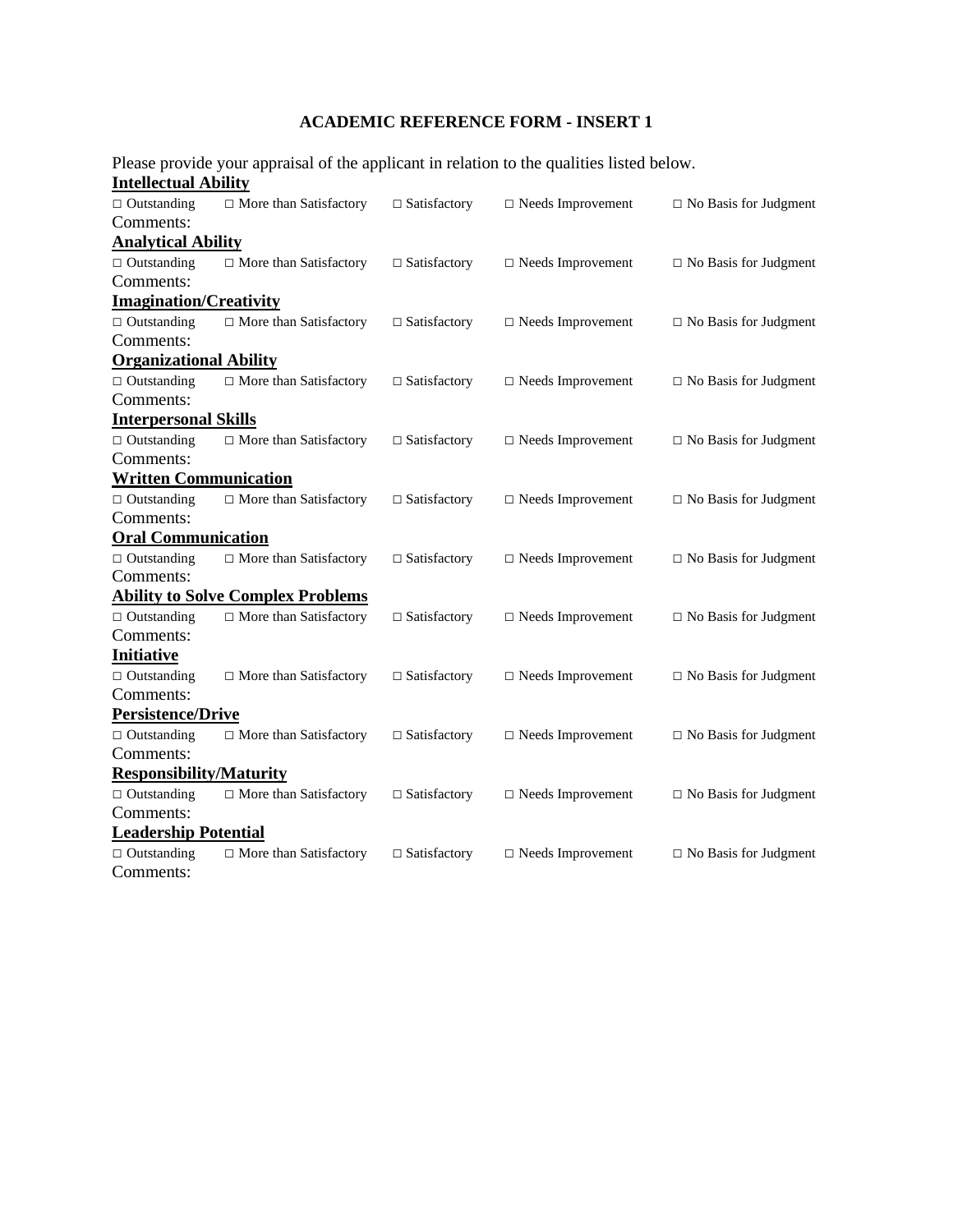#### **TRAINER/RIDING INSTRUCTOR REFERENCE FORM - INSERT**

TO THE APPLICANT: Provide this form to an individual under whom you have ridden who is able to comment on your qualifications for the scholarship. Please fill in this section (typed) for the convenience of the respondent. Please ask the reference to return this form to you in a sealed envelope with his/her signature written across the seal.

Applicant's Name (as listed on the application) Trainer/Riding Instructor's Name Applicant's E-mail

\_\_\_\_\_\_\_\_\_\_\_\_\_\_\_\_\_\_\_\_\_\_\_\_\_\_\_\_\_\_\_\_\_\_\_\_\_\_\_\_\_\_\_\_\_\_\_\_\_\_ \_\_\_\_\_\_\_\_\_\_\_\_

Applicant's Signature Date

TO THE REFERENCE: Please provide a narrative description of the applicant's qualities (500 words or less). Please include: how long you have known the applicant; your relationship to the applicant; your judgment of the applicant's outstanding talents and strengths; and his/her sportsmanship as an equestrian. Please be candid about applicant's strengths and weaknesses. Please place your completed reference form (insert 2) and narrative description of the applicant in an envelope, seal it, sign your name across the seal, and return it to the applicant for inclusion in his/her application packet.

Name of Reference Position Address Telephone (\_\_\_\_\_\_\_\_)\_\_\_\_\_\_\_\_\_\_\_\_\_\_\_\_\_ E-mail

\_\_\_\_\_\_\_\_\_\_\_\_\_\_\_\_\_\_\_\_\_\_\_\_\_\_\_\_\_\_\_\_\_\_\_\_\_\_\_\_\_\_\_\_\_\_\_\_\_\_\_\_\_\_\_

Reference's Signature Date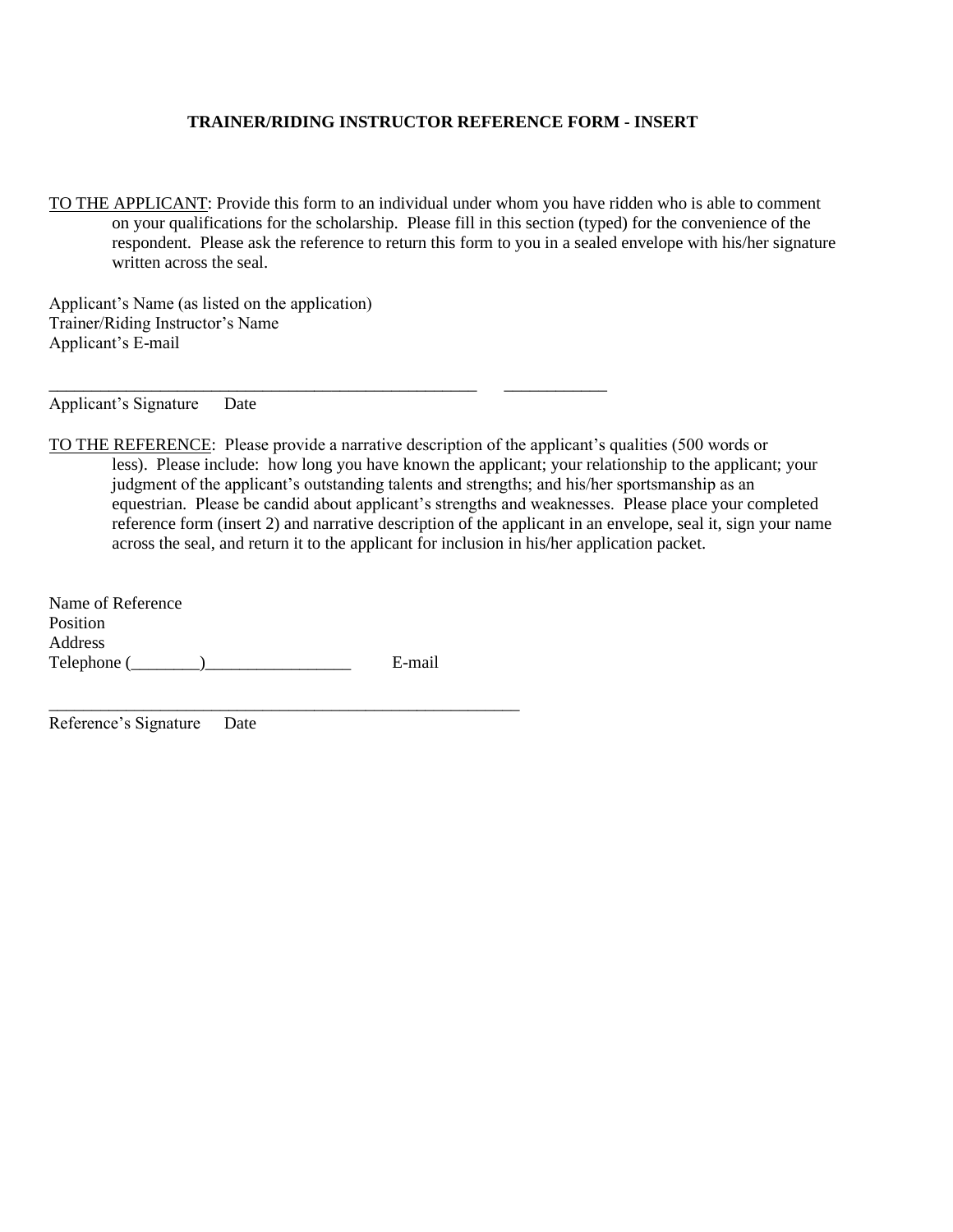#### **TRAINER/RIDING INSTRUCTOR REFERENCE FORM - INSERT 2**

| Please provide your appraisal of the applicant in relation to the qualities listed below.<br><b>Intellectual Ability</b> |                                                  |  |                                                                  |  |  |
|--------------------------------------------------------------------------------------------------------------------------|--------------------------------------------------|--|------------------------------------------------------------------|--|--|
|                                                                                                                          | $\Box$ Outstanding $\Box$ More than Satisfactory |  | $\Box$ Satisfactory $\Box$ Needs Improvement $\Box$ No Basis for |  |  |
| Judgment                                                                                                                 |                                                  |  |                                                                  |  |  |
| Comments:                                                                                                                |                                                  |  |                                                                  |  |  |
| <b>Sportsmanship</b>                                                                                                     |                                                  |  |                                                                  |  |  |
|                                                                                                                          | $\Box$ Outstanding $\Box$ More than Satisfactory |  | $\Box$ Satisfactory $\Box$ Needs Improvement $\Box$ No Basis for |  |  |
| Judgment                                                                                                                 |                                                  |  |                                                                  |  |  |
| Comments:                                                                                                                |                                                  |  |                                                                  |  |  |
| <b>Veterinary Knowledge</b>                                                                                              |                                                  |  |                                                                  |  |  |
|                                                                                                                          | $\Box$ Outstanding $\Box$ More than Satisfactory |  | $\Box$ Satisfactory $\Box$ Needs Improvement $\Box$ No Basis for |  |  |
| Judgment                                                                                                                 |                                                  |  |                                                                  |  |  |
| Comments:                                                                                                                |                                                  |  |                                                                  |  |  |
| General Horse care                                                                                                       |                                                  |  |                                                                  |  |  |
|                                                                                                                          | $\Box$ Outstanding $\Box$ More than Satisfactory |  | $\Box$ Satisfactory $\Box$ Needs Improvement $\Box$ No Basis for |  |  |
| Judgment                                                                                                                 |                                                  |  |                                                                  |  |  |
| Comments:                                                                                                                |                                                  |  |                                                                  |  |  |
| <b>Interpersonal Skills</b>                                                                                              |                                                  |  |                                                                  |  |  |
|                                                                                                                          | $\Box$ Outstanding $\Box$ More than Satisfactory |  | $\Box$ Satisfactory $\Box$ Needs Improvement $\Box$ No Basis for |  |  |
| Judgment                                                                                                                 |                                                  |  |                                                                  |  |  |
| Comments:                                                                                                                |                                                  |  |                                                                  |  |  |
|                                                                                                                          | <b>Ability to Solve Complex Problems</b>         |  |                                                                  |  |  |
|                                                                                                                          | $\Box$ Outstanding $\Box$ More than Satisfactory |  | $\Box$ Satisfactory $\Box$ Needs Improvement $\Box$ No Basis for |  |  |
| Judgment                                                                                                                 |                                                  |  |                                                                  |  |  |
| Comments:                                                                                                                |                                                  |  |                                                                  |  |  |
| <b>Initiative</b>                                                                                                        |                                                  |  |                                                                  |  |  |
|                                                                                                                          | $\Box$ Outstanding $\Box$ More than Satisfactory |  | $\Box$ Satisfactory $\Box$ Needs Improvement $\Box$ No Basis for |  |  |
| Judgment                                                                                                                 |                                                  |  |                                                                  |  |  |
| Comments:                                                                                                                |                                                  |  |                                                                  |  |  |
| Persistence/Drive                                                                                                        |                                                  |  |                                                                  |  |  |
|                                                                                                                          | $\Box$ Outstanding $\Box$ More than Satisfactory |  | $\Box$ Satisfactory $\Box$ Needs Improvement $\Box$ No Basis for |  |  |
| Judgment                                                                                                                 |                                                  |  |                                                                  |  |  |
| Comments:                                                                                                                |                                                  |  |                                                                  |  |  |
| <b>Responsibility/Maturity</b>                                                                                           |                                                  |  |                                                                  |  |  |
|                                                                                                                          | $\Box$ Outstanding $\Box$ More than Satisfactory |  | $\Box$ Satisfactory $\Box$ Needs Improvement $\Box$ No Basis for |  |  |
| Judgment                                                                                                                 |                                                  |  |                                                                  |  |  |
| Comments:                                                                                                                |                                                  |  |                                                                  |  |  |
| <b>Leadership Potential</b>                                                                                              |                                                  |  |                                                                  |  |  |
|                                                                                                                          | $\Box$ Outstanding $\Box$ More than Satisfactory |  | $\Box$ Satisfactory $\Box$ Needs Improvement $\Box$ No Basis for |  |  |
| Judgment                                                                                                                 |                                                  |  |                                                                  |  |  |
| Comments                                                                                                                 |                                                  |  |                                                                  |  |  |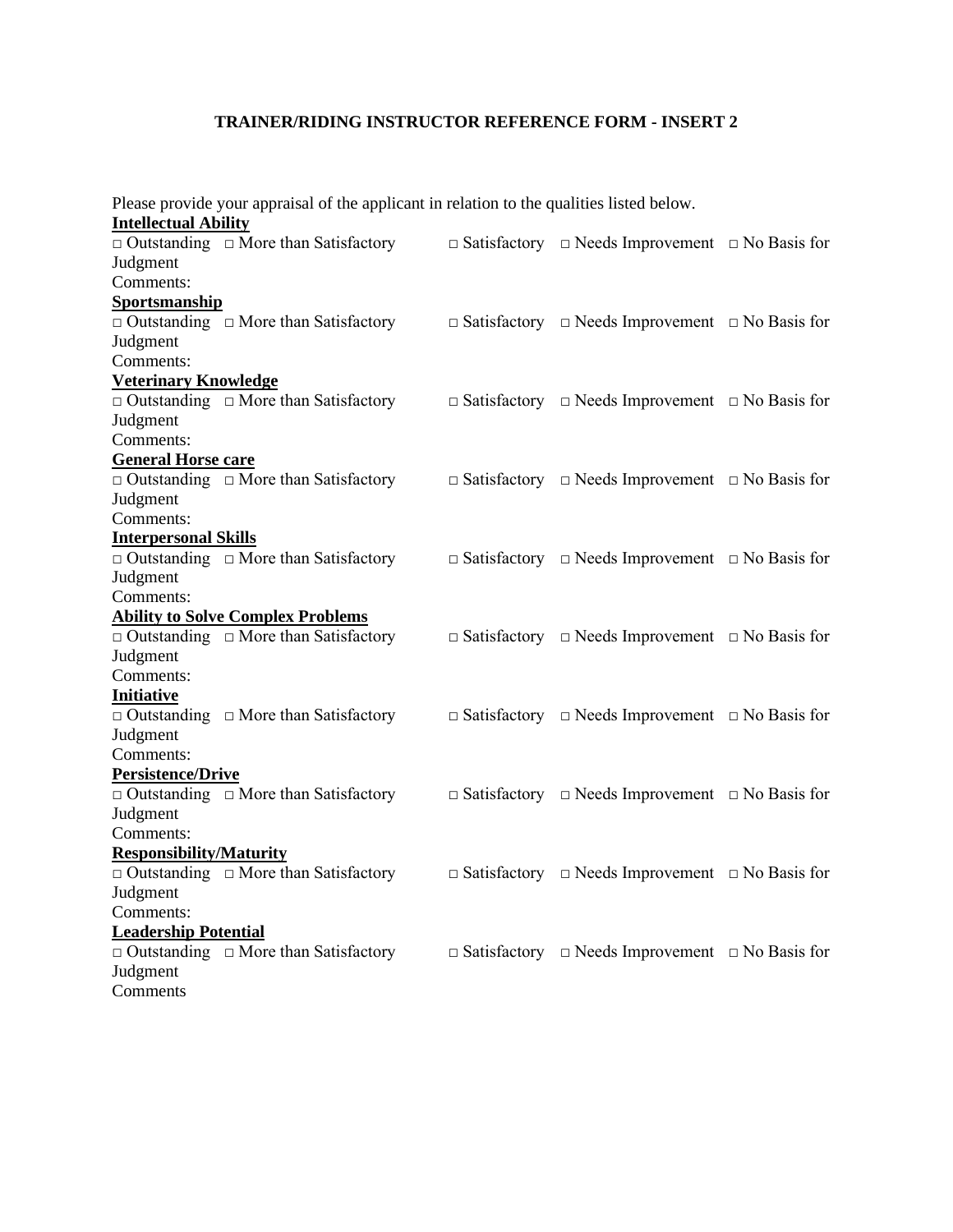#### **CWHJA SCHOLARSHIP, continued**

#### **COLLEGE/UNIVERSITY INFORMATION**

Name and address of the college/university you are now attending or will be applying to:

| Current Grade Point Average (GPA):                                                |  |
|-----------------------------------------------------------------------------------|--|
| Major Area of Academic Emphasis (or Intended Major): ____________________________ |  |
| Name of Academic Dept. Chair (if Applicable):                                     |  |
| <b>Expected Date of Graduation:</b><br>Name of Degree Program:                    |  |
| College $1\ 2\ 3\ 4$<br><b>Highest Grade Completed:</b><br>Degree Earned:         |  |

#### **PERSONAL EVALUATION**

In 500 words or less, describe your interest in, and commitment to, attending college, along with any special information that you would like the scholarship committee to consider. Please provide your information on a separate sheet of paper.

#### **Send Application to**:

The Colorado West Hunter Jumper Association Scholarship Trust Address: PO Box 348, Basalt, CO 81621

(Application must be received within one week after postmark deadline.)

# **Postmark Deadline May 31, 2021**